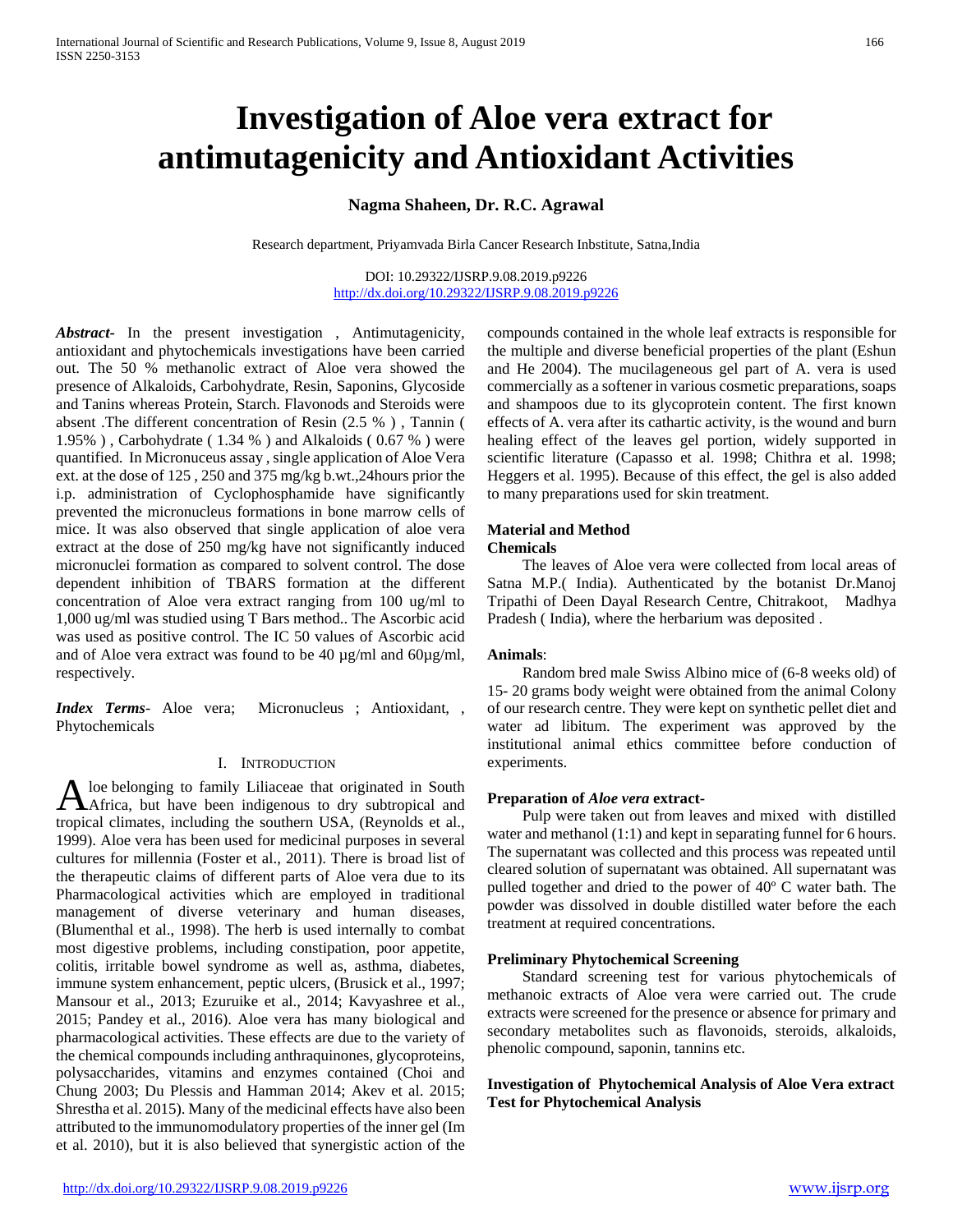The extracts were analyzed for the presence of various phytochemicals by applying the standard methods in 50% and 100% methanolic extract.

# **Test for carbohydrate**

 A small quantity of the extract was dissolved in 4 ml of distilled water and filtered. The Molisch's test was performed with filtrate to detect the presence of carbohydrates and further addition of Fehling's reagent if showed the brick red colour confirming the presence of reducing sugar.

# **Tests for glycosides**

 Extract was hydrolyzed with hydrochloric acid for few hours on a water bath and the hydrolysate was subjected to Legal's and Borntrager's test to detect the presence of different glycosides. Ammonia layer acquires pink colour confirming the presence of glycoside.

# **Test for alkaloids**

 A 100 mg of an extract was dissolved in dilute hydrochloric acid solution was subjected to filtration filtrate was tested with Dragendorff's and Mayer's reagents the treated solution was observed for precipitation.

# **Confirmatory test**

 Five grams of the extract was treated with 40% calcium hydroxide solution until the extract was distinctly appears alkaline to Litmus Paper, and then extracted twice with 10 ml portion of chloroform then chloroform extracts were combined and concentrated to about 5 ml. Chloroform extract then spotted on thin layer plates solvent system(n-hexane-ethyl acetate, 4:1) was used to develop chromatogram and protected by spraying the chromatograms with freshly prepared Dragendorff's spray reagent. An orange or dark colour spots against a pale yellow background was confirmatory evidence for the presence of alkaloids.

# **Test for proteins**

 2 ml of filtrate was treated with 2 ml of 10 % sodium hydroxide solution in a test tube and heat it for 10 minutes. A drop of 7% to copper sulphate solution was added in the above mixture formation of purple violet colour indicates the presence of proteins

# **Test for flavonoids**

 0.5 g of the extract dissolved in water and added with 5 ml of Ethyl acetate then shaked well and allowed to settle down. After sometime inspected for the production of yellow colour in the organic layer, which is confirmatory for free flavonoids

# **Lead acetate test**

 0.5g extract dissolved in water and mixed about 1 ml of 10% lead acetate solution. Production of yellow precipitate is considered as positive for flavonoids.

# **Reaction with sodium hydroxide Salkowski's Test**

 0.5 g e extracts were dissolved into 2 ml of chloroform in a test tube concentrated sulphuric acid was bored on the wall of test tube to form a lower layer further examined for the appearance of a reddish brown colour ring at the interface which indicate the presence of Steroids (i.e., the aglycone portion of the glycoside). **Lieberman's Test** 0.5g extract was dissolved in 2 ml of acetic anhydride and allowed to cool in an ice-bath. Concentrated sulphuricacid was then carefully added. Purple colour turned in to blue-green which indicated the presence of a steroid nucleus, i.e., aglycone portion of the cardiac glycosides

#### **Test for saponin Froth test**

 0.5 g extracts were dissolved in 10 ml of double distilled water for about 30 seconds and shaken vigorously for about 30 seconds. The test tube was put in a vertical position and observed over 30 minutes period of time. If a "honey comb" fraud above the surface of liquid persist after 30 minutes. Frothing confirmed presence of saponin.

# **Test for tannins**

# **Ferric chloride test**

 Some amount of the extracts were dissolved in water and solution was filtered. 10% ferric chloride solution was added to the clear filtrate and observed for change in colour to bluish black confirming the presence of chloride.

# **Formaldehyde test**

 0.5 g extract in 5 ml water, three drops of formaldehyde, and 6 drop of dilute hydrochloric acid were added and heated to boil for 1 minute, then allowed to cool. The precipitate formed( if any) was washed with hot water, warm alcohol, and warm 5% potassium hydroxide successively.A balki precipitate, which leaves a coloured Residue after washing, indicated the presence of phlobatannins.

# **Test for anthraquinone**

 0.5 gm of crude powder was taken with 10 ml of benzene and was filtered 0.5 ml of 10% Ammonia solution was added to the filtrate and the mixture was shaken well and the presence of the violet colour in the layer face indicated the presence of the anthraquinones.

#### **Test for fixed oils Spot test**

 Small quantities of plant extracts were separately present between two filter papers. Appearance of oil stain on the paper indicates the presence of fixed oil. Few drops of 0.5 N alcoholic potassium hydroxide were added to a small quantity of various extract along with a drop of phenolphthalein. The mixture was heated on a water bath for 1 to 2 hours. Formation of soap or partial neutralization of alkali indicate the presence of fixed oil and fats.

 **Test for phytosterol** 0.5 gm of extract was treated with 10 ml chloroform and filtered. The filtred was used to test the presence of phytosterols and triterpenoids. The extract was refluxed with alcoholic potassium hydroxide solution until complete saponification. The mixture was diluted allowed by extracted with ether.Ether layer was evaporated and the residue was tested for the presence of phytosterol. The residue was dissolved in few drops of dilute acetic acid, 3 ml of acetic anhydride followed by few drops of concentrated sulphuric acid.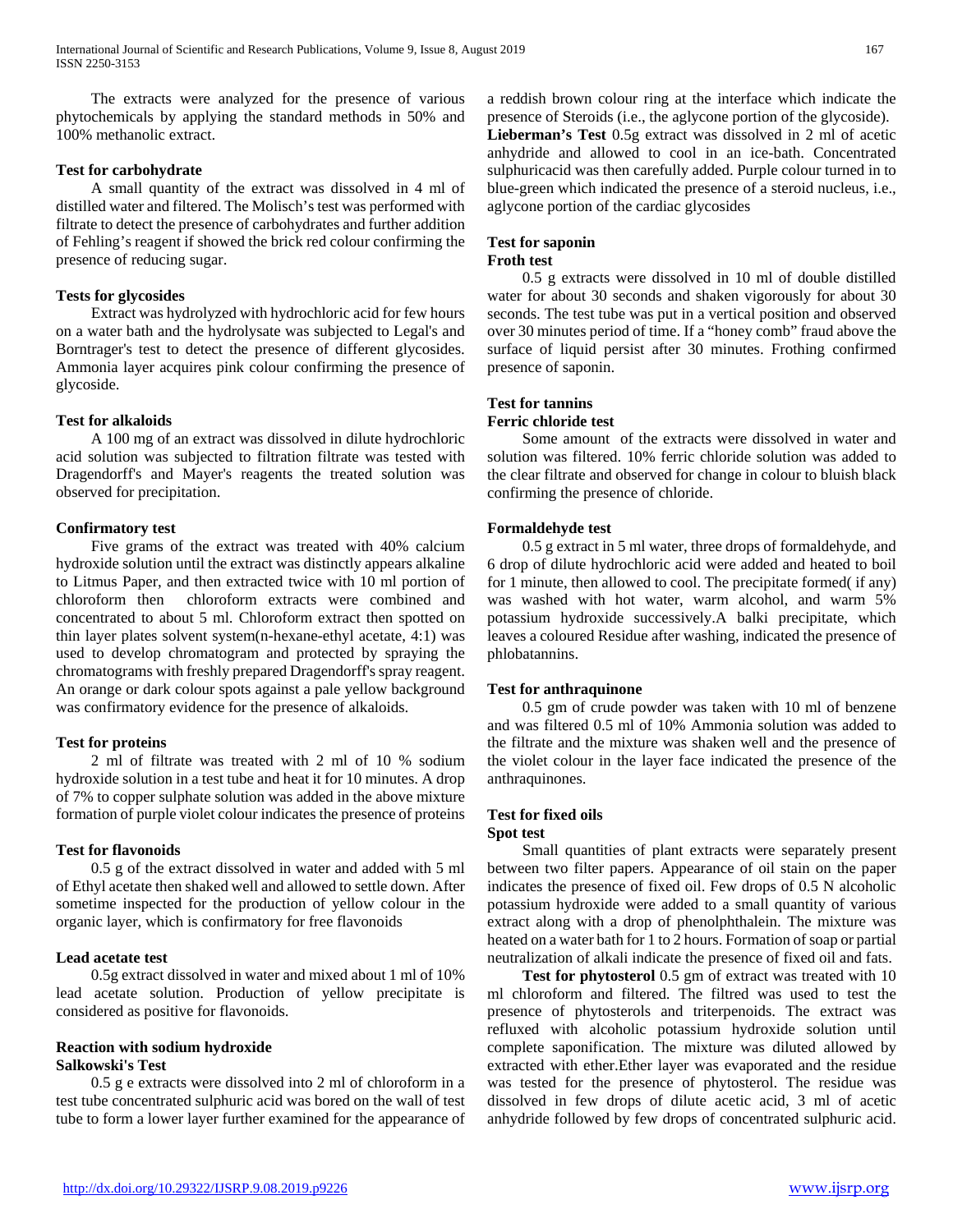Appearance of bluish green colour confirms the presence of phytosterol.

### II. RESULTS

 The results of phytochemical screening of Hydromethanolic leaf extract of Aloe vera are depicted in table no. 4.1. The extracts were screened for preliminary phytochemical testing to detect for the presence of different chemical group of phytocompounds. The 50 % methanolic extract of Aloe vera showed the presence of Alkaloids, Carbohydrate, Resin, Saponins, Glycoside and Tanins whereas Protein, Starch. Flavonods and Steroids were absent (Table 1) The different concentration of Resin (2.5 % ) , Tannin ( 1.95% ) , Carbohydrate ( 1.34 % ) and Alkaloids ( 0.67 % ) were quantified ( Table 2)

| Table-1: Preliminary phyto-chemical screening of (Aloe vera (Linn.) (Leaf)) |  |  |  |  |
|-----------------------------------------------------------------------------|--|--|--|--|
|-----------------------------------------------------------------------------|--|--|--|--|

| S. No. | <b>Name of Experiments</b>           | <b>Observation</b>                                    | <b>Result</b> |
|--------|--------------------------------------|-------------------------------------------------------|---------------|
| 1.     | <b>Alkaloids</b>                     |                                                       |               |
|        | Mayer' test<br>a)                    | Yellow colour appear                                  | Present       |
|        | Wagner's test<br>b)                  | Brown colour appear                                   | Present       |
|        | Dragendorff's test<br>$\mathbf{c}$ ) | Orange colour appear                                  | Present       |
| 2.     | Carbohydrate                         |                                                       |               |
|        | Anthrone's test<br>a)                | Dark colour appear                                    | Present       |
|        | b) Fehling's test                    | Green colour appear                                   | Present       |
|        | Molisch's test<br>$\mathbf{c}$ )     | $\overline{No}$ red – violet ring<br>disapper         | Present       |
| 3.     | <b>Proteins</b>                      |                                                       |               |
|        | Bieuret's test<br>a)                 | Green colour appear                                   | Absent        |
|        | Millon's test<br>$\mathbf{b}$        | White ppt are not appear                              | Absent        |
| 5.     | <b>Resins</b>                        | Turbidity are seen                                    | Present       |
| 6.     | <b>Saponins</b>                      | like<br>Honey $comb$ –                                | Present       |
|        |                                      | structure are form                                    |               |
| 7.     | <b>Starch</b>                        | Red colour is formed                                  | Absent        |
| 8.     | <b>Flavonoid</b>                     |                                                       | Absent        |
|        | a) Ferric chloride test              | Reddis pink colour is<br>appear                       | Absent        |
|        | b) Alkaline reagent test             | On addition of dilute acid<br>yellow colour disappear | Absent        |
| 9.     | <b>Steroid</b>                       |                                                       |               |
|        | Salkowski's reaction<br>a)           | A red colour is disappear in<br>the chloroform layer  | Absent        |
| 10.    | Glycoside                            |                                                       |               |
|        | Borntrager's Test<br>a)              | Colour is change                                      | Present       |
| 11.    | <b>Tannin</b>                        | Greenish colour appear                                | Present       |
|        | a) Lead acetate Test                 | Reddish brown bulky ppt.<br>are formed                | Present       |

**Table-2. : Quantitative Phyto-chemical Analysis of Sample-1** *(Aloe vera* **(Linn.) (Leaf)**

| <b>S. No.</b> | Name of tests | Sample-1<br>Aloe vera (Linn.) (Leaf) |
|---------------|---------------|--------------------------------------|
|               | Resin         | 2.5%                                 |
|               | Tannin        | 1.95%                                |
| 3             | Carbohydrate  | 1.34%                                |
|               | Alkaloid      | 0.67%                                |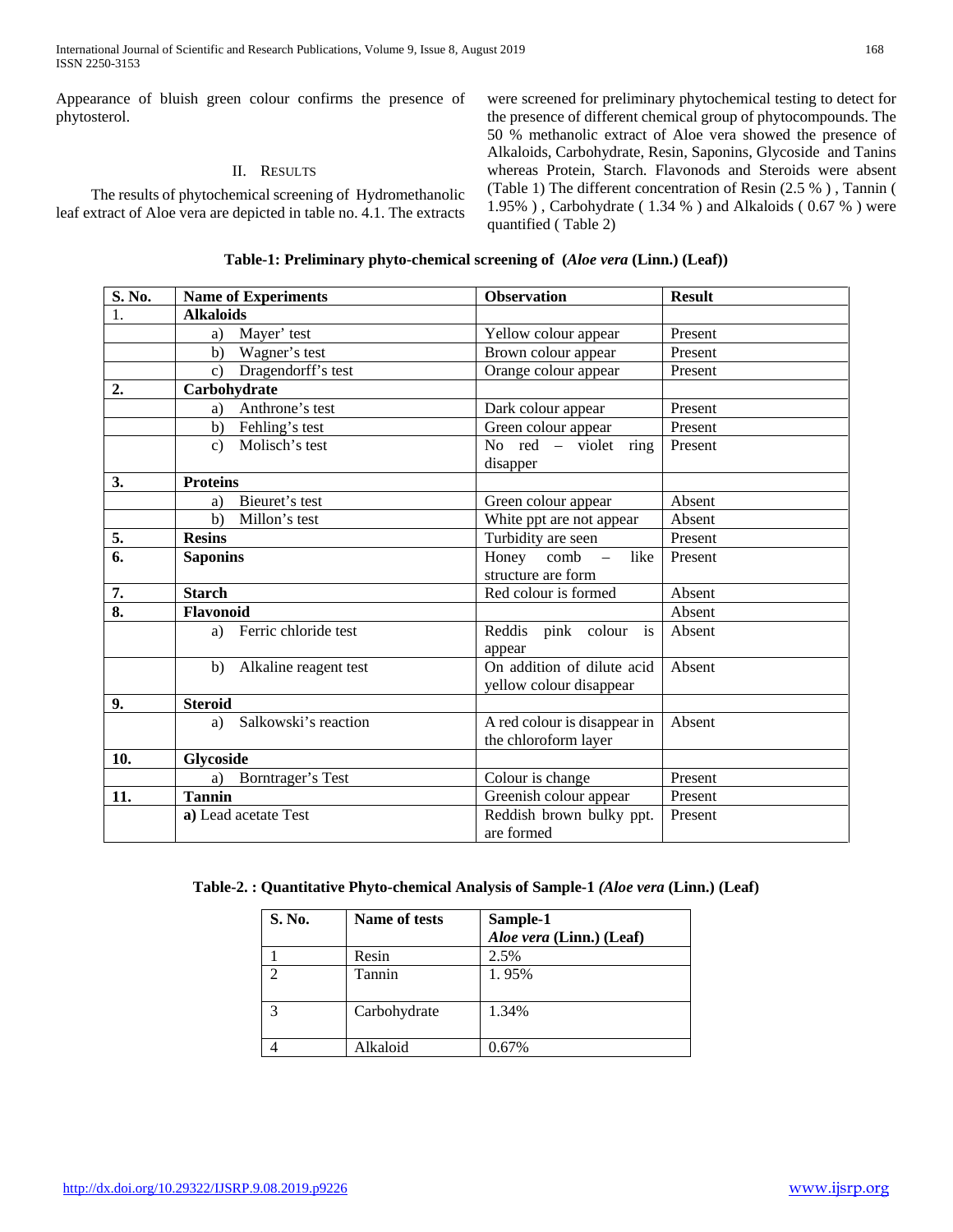**Table-III : Rf values of HPTLC Fingerprints profile of Extract-1, 2, 3 & -4** *(Aloe vera* **(Linn.) (Leaf) Plate-1: HPTLC Fingerprint Profile of Sample- 1** *(Aloe vera* **(Linn.) (Leaf)**

| Rf            | <b>Before derivatization</b> |           |                             |                      |                                 |
|---------------|------------------------------|-----------|-----------------------------|----------------------|---------------------------------|
| <b>Values</b> | At 254nm                     |           |                             |                      |                                 |
|               | <b>Track-A</b>               | (Extract- | <b>Track-B</b><br>(Extract- | <b>Track-C</b>       | <b>Track-</b><br>D<br>(Extract- |
|               | <b>Methanol</b> )            |           | Ethanol)                    | (Extract -Benzene)   | <b>Chloroform</b>               |
| $R_f-1$       | $0.30$ (black)               |           | $0.30$ (black)              | $0.30$ (black)       |                                 |
| $R_{f-2}$     | $0.90$ (black)               |           | $0.90$ (black)              | $0.90$ (black)       | ۰                               |
|               | <b>Before derivatization</b> |           |                             |                      |                                 |
|               | At 366nm                     |           |                             | At visible light     |                                 |
|               | <b>Track-A</b>               | (Extract- | <b>Track-B</b><br>(Extract- | <b>Track-C</b>       | <b>Track-</b><br>D<br>(Extract- |
|               | <b>Methanol</b> )            |           | <b>Ethanol</b> )            | (Extract -Benzene)   | <b>Chloroform</b>               |
| $R_f-1$       |                              |           | $0.06$ (pink)               | $0.06$ (pink)        | $0.06$ (pink)                   |
| $R_{f-2}$     |                              |           | $0.30$ (brown)              | 0.30(brown)          |                                 |
| $R_{f-3}$     | $\qquad \qquad \blacksquare$ |           | $0.40$ (brown)              | $0.40$ (pink)        |                                 |
| $R_{f-4}$     | $\overline{\phantom{0}}$     |           | 0.56 (reddish brown)        | 0.56(reddish brown)  | ۰                               |
| $R_{f-5}$     | $\overline{\phantom{0}}$     |           | 0.62 (reddish brown)        | 0.62 (reddish brown) | ۰                               |
| $R_{f-6}$     | ۰                            |           | $0.80$ (red)                | $0.80$ (red)         | $0.80$ (red)                    |
| $R_{f-7}$     | $\overline{\phantom{a}}$     |           | $0.90$ (red)                | $0.90$ (red)         | $0.90$ (red)                    |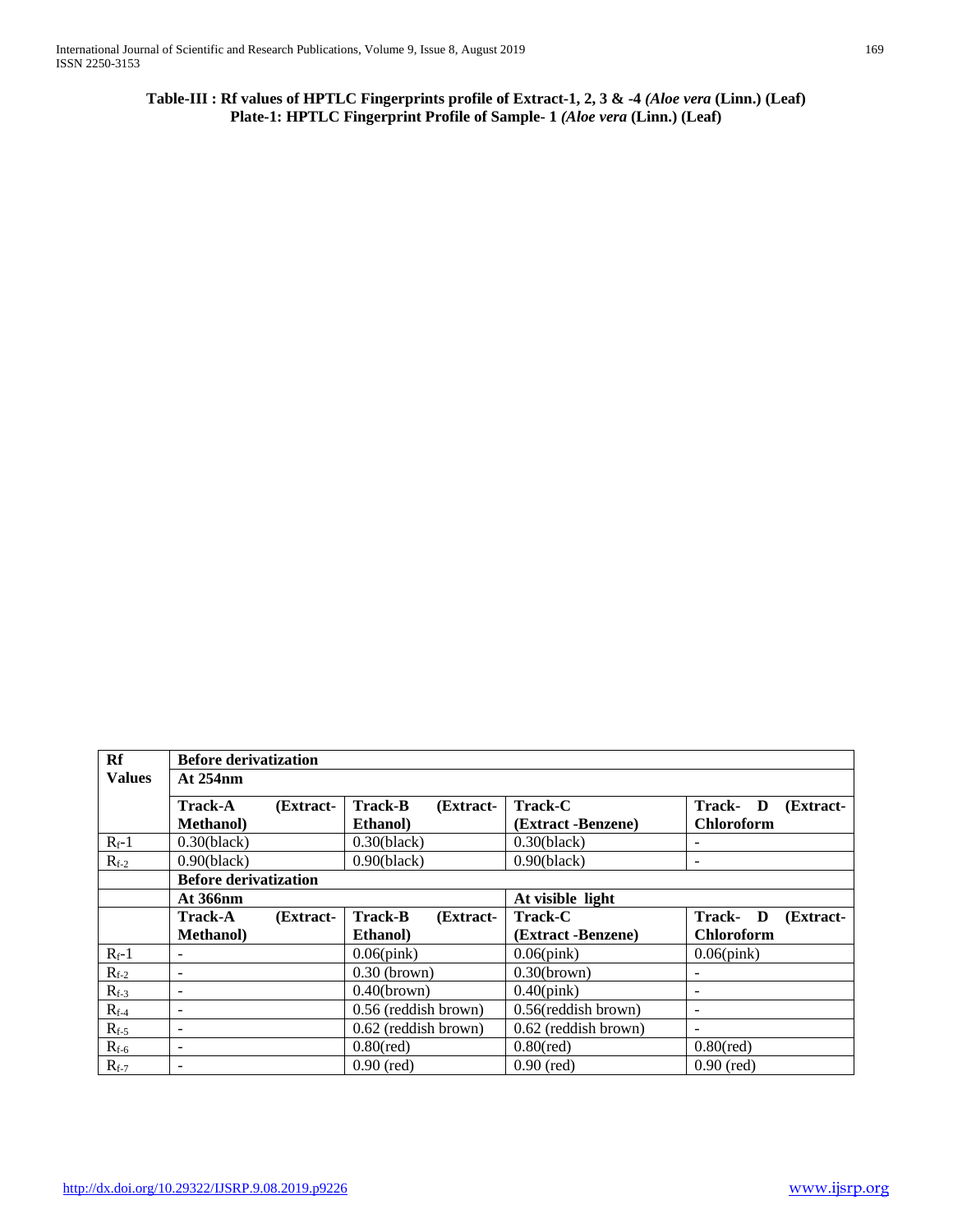| Rf            | After derivatization        |                             |                    |                                 |
|---------------|-----------------------------|-----------------------------|--------------------|---------------------------------|
| <b>Values</b> | At 366nm                    |                             |                    |                                 |
|               | <b>Track-A</b><br>(Extract- | (Extract-<br><b>Track-B</b> | <b>Track-C</b>     | <b>Track-</b><br>(Extract-<br>D |
|               | <b>Methanol</b> )           | <b>Ethanol</b> )            | (Extract -Benzene) | <b>Chloroform</b>               |
| $R_f-1$       | $0.08$ (white)              | $0.08$ (white)              | $0.08$ (white)     | -                               |
| $R_{f-2}$     | 0.30 (light black)          | 0.30 (light black)          | 0.30 (light black) | -                               |
| $R_{f-3}$     | $0.50$ (sky blue)           | $0.50$ (sky blue)           | $0.50$ (sky blue)  | ۰                               |
| $R_{f-4}$     | 0.60(brown)                 | 0.60(brown)                 | 0.60(brown)        |                                 |
| $R_{f,5}$     | $0.68$ (sky blue)           | $0.68$ (sky blue)           | $0.68$ (sky blue)  | ۰                               |
| $R_{f6}$      | 0.72(brown)                 | $0.72$ (brown)              | $0.72$ (brown)     |                                 |
| $R_{f7}$      | $0.78$ (sky blue)           | $0.78$ (sky blue)           | $0.78$ (sky blue)  | $\qquad \qquad \blacksquare$    |
| $R_{f8}$      | $0.80$ (red)                | $0.80$ (red)                | $0.80$ (red)       | ۰                               |
| $R_{f9}$      | $0.92$ (pink)               | $0.92$ (pink))              | $0.92$ (pink)      |                                 |

|              | <b>After derivatization</b> |                             |                      |                                 |
|--------------|-----------------------------|-----------------------------|----------------------|---------------------------------|
|              | Day Light                   |                             | At visible light     |                                 |
|              | <b>Track-A</b><br>(Extract- | <b>Track-B</b><br>(Extract- | <b>Track-C</b>       | <b>Track-</b><br>(Extract-<br>D |
|              | <b>Methanol</b> )           | Ethanol)                    | (Extract -Benzene)   | <b>Chloroform</b>               |
| $R_f-1$      | 0.08(light black)           | 0.08(light black)           | 0.08(light black)    |                                 |
| $R_{f-2}$    | 0.30(light black)           | $0.30$ (light black)        | 0.30(light black)    |                                 |
| $R_{f-3}$    | $0.50$ (light black)        | $0.50$ (light black)        | $0.50$ (light black) |                                 |
| $R_{f-4}$    | $0.60$ (black)              | $0.60$ (black)              | $0.60$ (black)       |                                 |
| $R_{f5}$     | 0.70(brownish black)        | 0.70(brownish black)        | 0.70(brownish black) |                                 |
| $R_{\rm f6}$ | 0.72(brownish black)        | 0.72(brownish black)        | 0.72(brownish black) |                                 |
| $R_{f7}$     | 0.78(brownish blue)         | 0.78(brownish blue)         | 0.78(brownish blue)  |                                 |
| $R_{f8}$     | $0.92$ (black)              | $0.92$ (black)              | $0.92$ (black)       | ٠                               |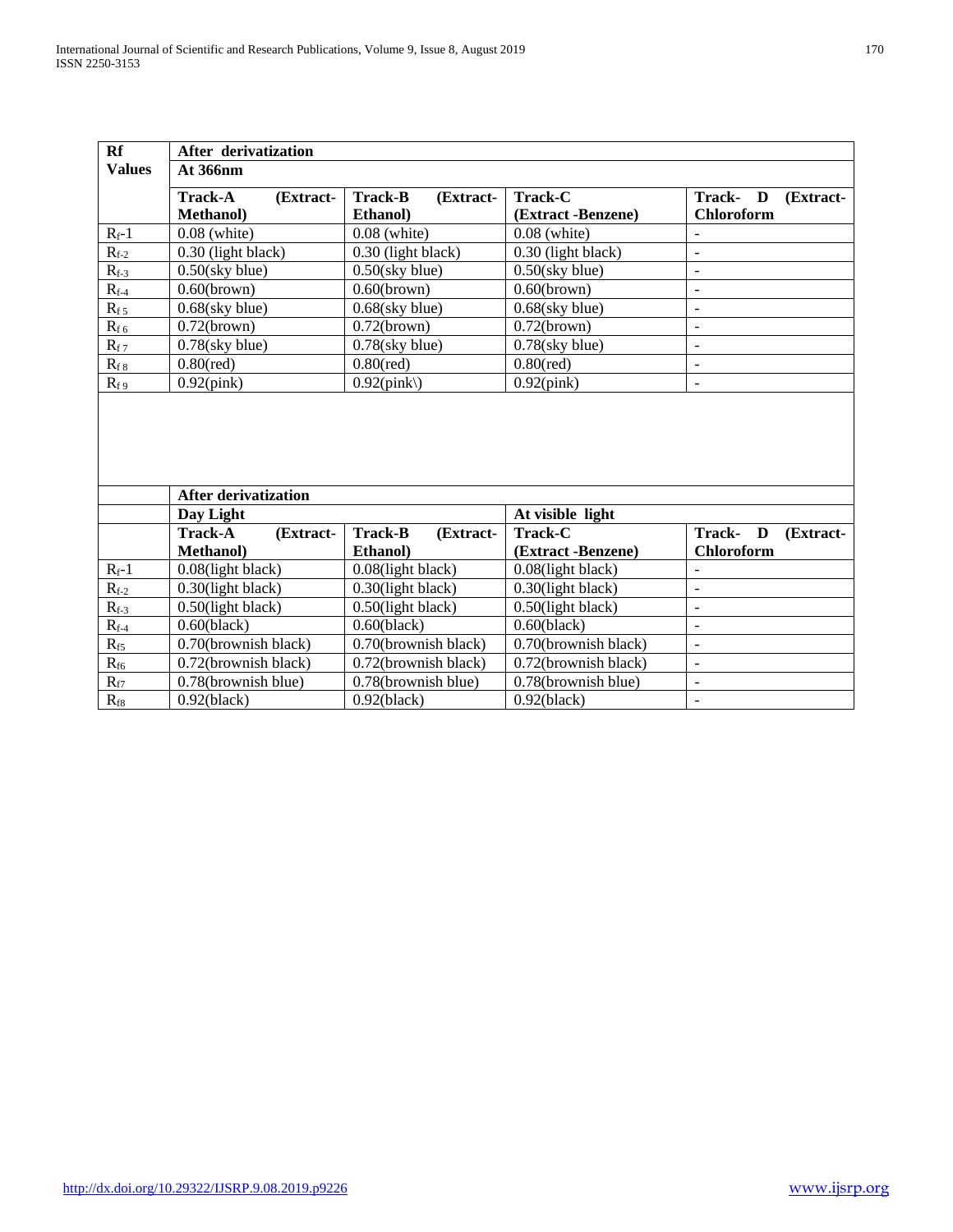# **Fig 1-Where Track A: Methanol extract; Track B: Ethanol extract; Track C: Benzene extract; Track D: Chloroform extract**



**At 254nm before derivatization At 366nm before derivatization**





D<br>At 366nm after derivatization



At day light after derivatization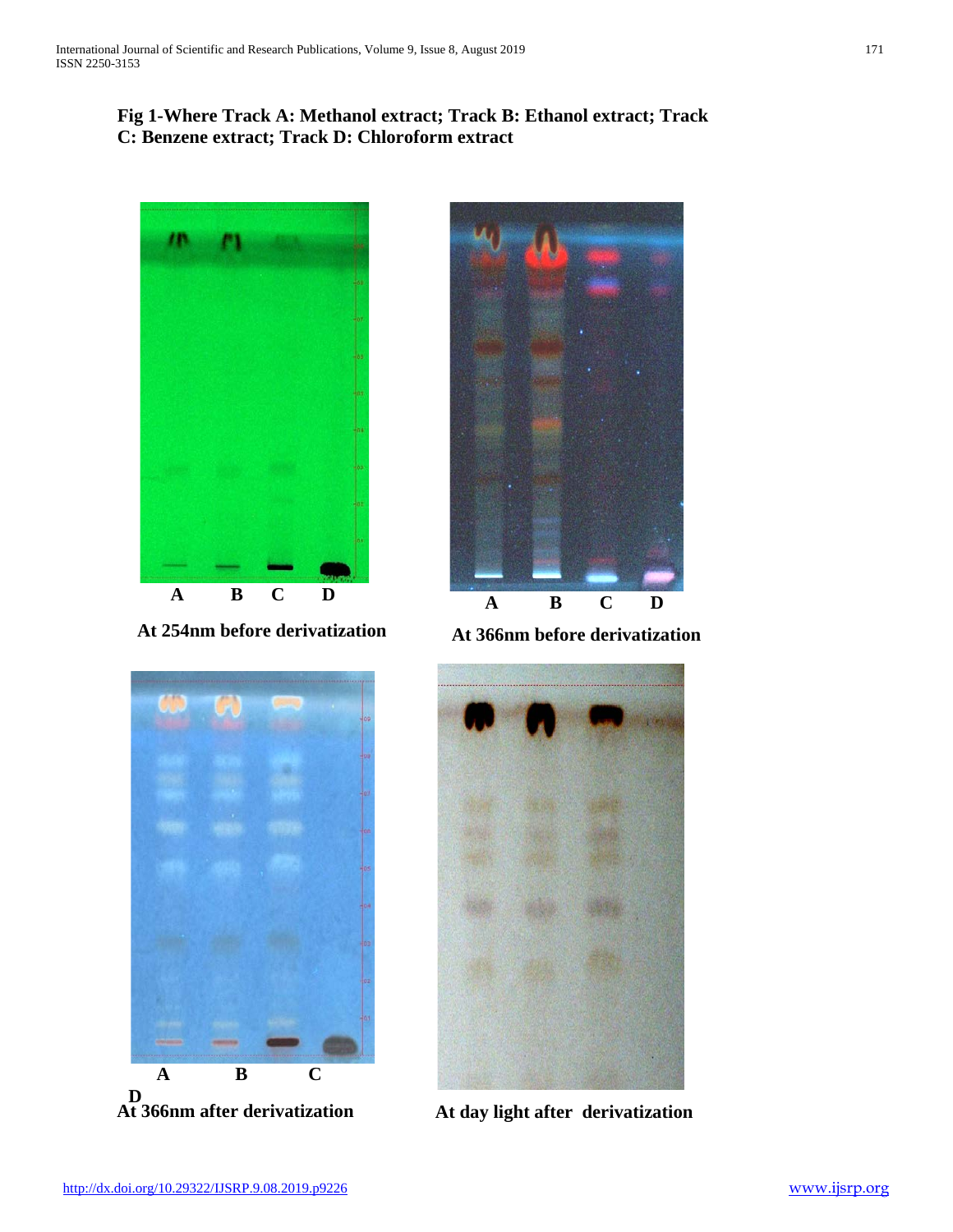# **2. Antioxidant activity of** *Aloe vera* **extract using DPPH methods**

 The free radical scavenging capacity of the extracts of *Aloe vera* was determined using TBARS method and the data was furnished in Table **5 .**The stock solution of *Aloe vera* extract was prepared at the concentration of 10 mg/ml. Extent of hydroxyl radical scavenging activity was determined by decreased intensity of pink colored chromospheres in the form of IC 50 values which was determined at 532 nm. Lower IC 50 value represents higher antioxidant activity. The dose dependent inhibition of TBARS formation at the different concentration of *Aloe vera* extract ranging from 100 mg/ml to 1,000 mg/ml was studied. The Ascorbic acid was used as positive control. The IC 50 values of Ascorbic acid and of *Aloe vera* extract was found to be 40 µg/ml and 60µg/ml, respectively.



**Table 4:- Antioxidant Activity of Aloe vera**

| S.No. | Concentration<br>(ug/ ul) | Ascorbic Acid | <i>Aloe vera</i> Extract |
|-------|---------------------------|---------------|--------------------------|
| 1.    | 10                        | 19.66         | 16.34                    |
| 2     | 20                        | 24.85         | 21.09                    |
| 3.    | 30                        | 36.14         | 27.92                    |
| 4.    | 40                        | 48.41         | 34.75                    |
| 5.    | 50                        | 63.86         | 42.18                    |
| 6.    | 60                        | 68.21         | 51.88                    |
| 7.    | 70                        | 79.00         | 69.40                    |
| 8.    | 80                        | 85.35         | 72.17                    |
| 9.    | 90                        | 89.70         | 79.60                    |
| 10.   | 100                       | 90.69         | 83.66                    |
|       |                           |               |                          |

# **3. Micronucleus assay**

Single application of Aloe Vera ext. at the dose of 125 , 250 and 375 mg/kg b.wt.,24hours prior the i.p. administration of Cyclophosphamide (at the dose of 50 mg/kg) have significantly prevented the micronucleus formations in bone marrow cells of mice as compared to Cyclophosphamide group. It was also observed that single application of aloe vera extract at the dose of 250 mg/kg have not significantly induced micronuclei formation as compared to solvent control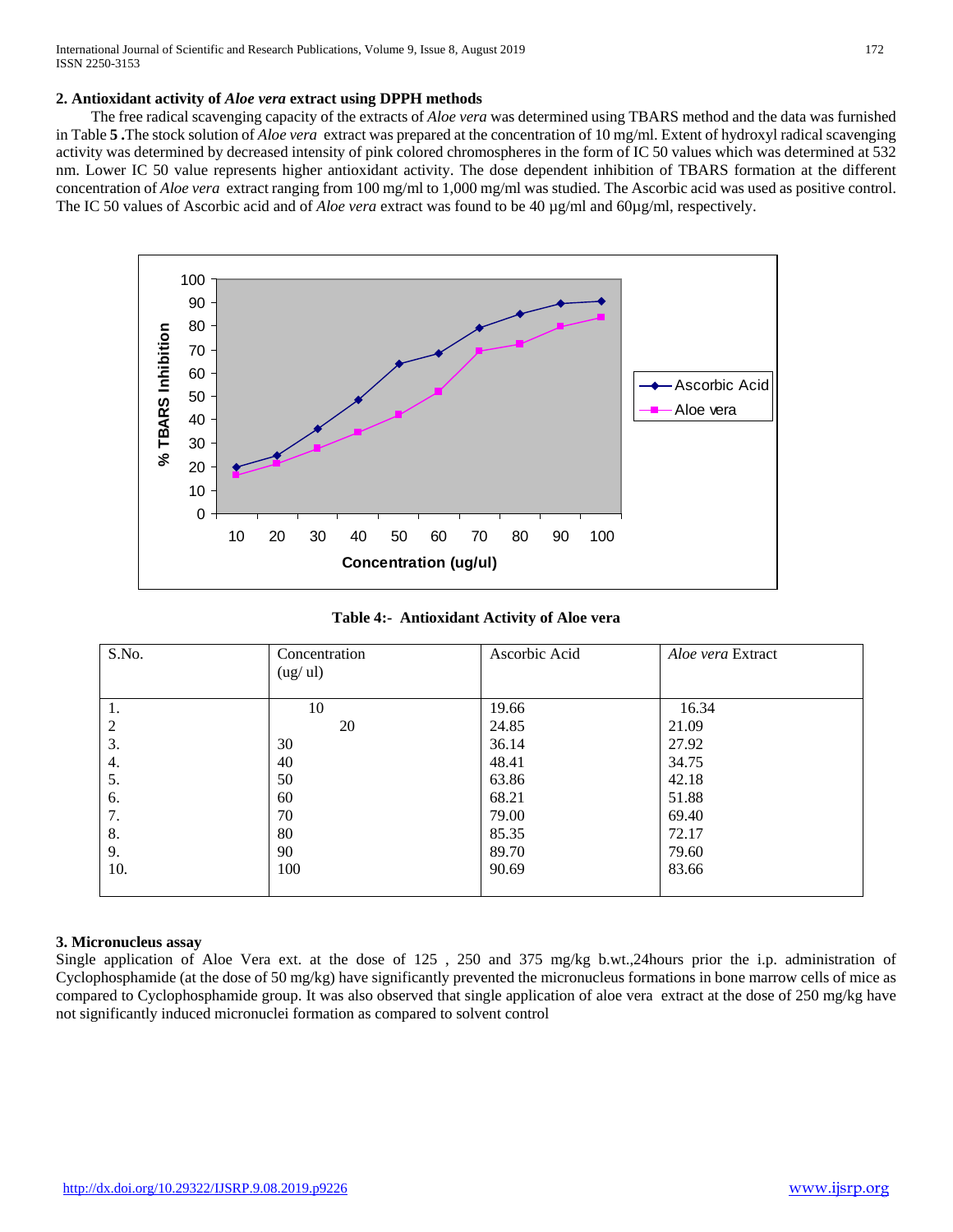| Group                                                   | $MNECE + SE RATIO$ | <b>PCE/NCE RATIO</b> |
|---------------------------------------------------------|--------------------|----------------------|
|                                                         |                    |                      |
| Cyclophosphamide<br>$(50\text{kg/ml})$                  | $3.5 + 1.1$        | $0.99 + 0.08$        |
| Aloe Vera Ext. (125mg/kg body<br>$wt$ ) + CP (50 mg/kg) | $0.4 + 0.3$        | $0.25 + 0.03$        |
| Aloe Vera Ext. (250mg/kg body<br>wt $)+$ CP (50 mg/kg)  | $0.33+0.18*$       | $0.30 + 0.01*$       |
| Aloe Vera Ext. (375mg/kg body<br>$wt$ + CP (50 mg/kg)   | $0.8 + 0.9*$       | $0.3+0.1*$           |
| Aloe Vera Ext. Alone<br>$(250mg/kg$ body wt)            | $0.33 + 0.21$      | $0.948 + 0.02$       |
| Solvent (Water)                                         | $0.45 + 0.03$      | $0.549 + 0.08$       |

#### **Table no: Effect of Aloe Vera Ext. on micronucleus formation in mouse bone marrow cells:**

#### III. DISCUSSION

 There iis a iworldwide ibelief ithat iherbal iremedies iare isafer iand iless idamaging ito ithe ihuman ibody ithan isynthetic idrugs. Our iphytochemical iscreening iof i*Aloe vera* igive iideas iregarding ivarious isecondary metabolites present iin ileaves . Phytochemical iscreening o of the 50 % methanolic extract of Aloe vera showed the presence of Alkaloids, Carbohydrate, Resin, Saponins, Glycoside and Tanins whereas Protein, Starch. Flavonods and Steroids were absent Qualitative idensitometric iHPTLC ifingerprint iprofile iof imethanolic iextract ican iprovide istandard ifingerprints iand ican ibe used as ia ireference ifor ithe iidentification iand iquality icontrol iof ithe lleaves. The ipresent istudy iwill iprovide ithe iinformation iwith irespect ito iidentification iand iauthentication iof i*leaves.*

 Antioxidantsiare iknown ito iexhibit itheir ibiochemical ieffects ithrough inumerous imechanisms, iincluding ithe iprevention iof ichain iinitiation, ireductive icapacity iand iradical iscavenging imechanisms. Several I methods ihave ibeen ireported ito imeasure ithe iantioxidant iactivity iof ibiological imaterials. iIn ithe ipresent istudy, iDPPH ifree iradical iscavenging iactivity, isuperoxide ianion iradical iscavenging iactivity, iABTS iradical ication iscavenging iactivity, ihydroxyl iradical iscavenging iactivity, iferric ireducing iantioxidant ipower iand ireducing icapacity iassessment iwere idone i(Deshpande iJR, iet. ial. i2007).

 Antioxidants helps organisms deal with oxidative stress, caused by free radical damage. Free radicals are chemical species which contain one or more unpaired electrons due to which they are highly unstable and cause damage to other molecules by extracting electrons from them in order to attain stability**.** Medicinal plants often represent the only therapeutic resource for antioxidants. Lipids, proteins and DNA are all susceptible to attack by free radicals (Mondal, 2006). Antioxidants may offer resistance against oxidative stress by scavenging the free radicals, inhibiting lipid peroxidation etc. Our present study shows the antioxidant activity of Lagenaria siceraria extracts using DPPH method and it showed promising free radical scavenging property. Ascorbic acid was used as reference standard.

#### **REFERENCES**

- [1] Akev N, Can A, Sütlüpınar N, Çandöken E, Özsoy N, Yılmaz Özden T, Yanardağ R, Üzen E (2015). Twenty years of research on Aloe vera. J Fac Pharm Istanbul 45: 191-215.
- [2] Agrawal R.C. and S. kumar, 1998. Prevention of cyclophosphamide induced micronucieus formation in mouse bone marrow by indole-3 carbinol. Food and clinical toxicology, 36: 975-977.
- [3] Blumenhal M., Busse N.R. and Golddberg A. (1998). Boson M.A. Integrative Medicines Communications, 80-81.
- [4] Brusick D. and Mengs V. (1997). Environ. Molec. Mutag., 29, 1-9.
- [5] Capasso F, Borrelli F, Capasso R, Di Carlo G, Izzo AA, Pinto L et al. (1998). Aloe and its therapeutic use. Phytother Res 12: 124-127.
- [6] Chithra P, Sajithlal GB, Chandrakasan G (1998). Influence of Aloe vera on the glycosaminoglycans in the matrix of healing dermal wounds in rats. J Ethnopharmacol 59: 179-186.
- [7] Choi S, Chung M-H (2003). A review on the relationship between Aloe vera components and their biologic effects. Sem Integr Med 1: 53-62. [CrossRef ]
- [8] Du Plessis LH, Hamman JH (2014). In vitro evaluation of the cytotoxic and apoptogenic properties of aloe whole leaf and gel materials. Drug Chem Toxicol 37:169-177.
- [9] Eshun K, He Q (2004). Aloe vera: a valuable ingredient for the food, pharmaceutical and cosmetic industries-a review. Crit Rev Food Sci Nutr 44: 91-96
- [10] Ezuruike U.F., Prieto J.M. (2014).The use of plants in the traditional management of diabetes in Nigeria: Pharmacological and toxicological considerations. Journal of Ethnopharmacology Vol. 155, Issue 2, (11); pp 857–924.
- [11] Foster M., Hunter D., Samman S. (2011). Evaluation of the nutritional and metabolic effects of Aloe vera. In: Benzie I.F.F., Wachtel-Galor S., editors. Herbal Medicine: Biomolecular and Clinical Aspects. 2nd ed. CRC; Boca Raton
- [12] Heggers JP, Kucukcelebi A, Stabenau, CJ, Ko F, Broemeling LD, Robson MC, Winters WD (1995). Wound healing effects of Aloe gel and other topical antibacterial agents on rat skin. Phytother Res 9: 455-457
- [13] Im S-A, Lee Y-R, Lee Y-H, Lee M-K, Park YI. Lee S et al (2010). In vivo evidence of the immunomodulatory activity of orally administered Aloe vera gel. Arch Pharm Res 33: 451-456.
- [14] Kavyashree G., George R. (2015). Aloe Vera: Its Uses in the Field Of Medicine and Dentistry, IOSR Journal of Dental and Medical Sciences (IOSR-JDMS) e-ISSN: 2279-0853, p-ISSN: 2279-0861.Volume 14, Issue 10 Ver; PP 15-19
- [15] Pandey A., and Singh S. (2016). Aloe vera: A Systematic Review of its Industrial and Ethno-Medicinal Effi cacy. Int. J. Pharm. Res. Allied Sci., 5(1):21-33